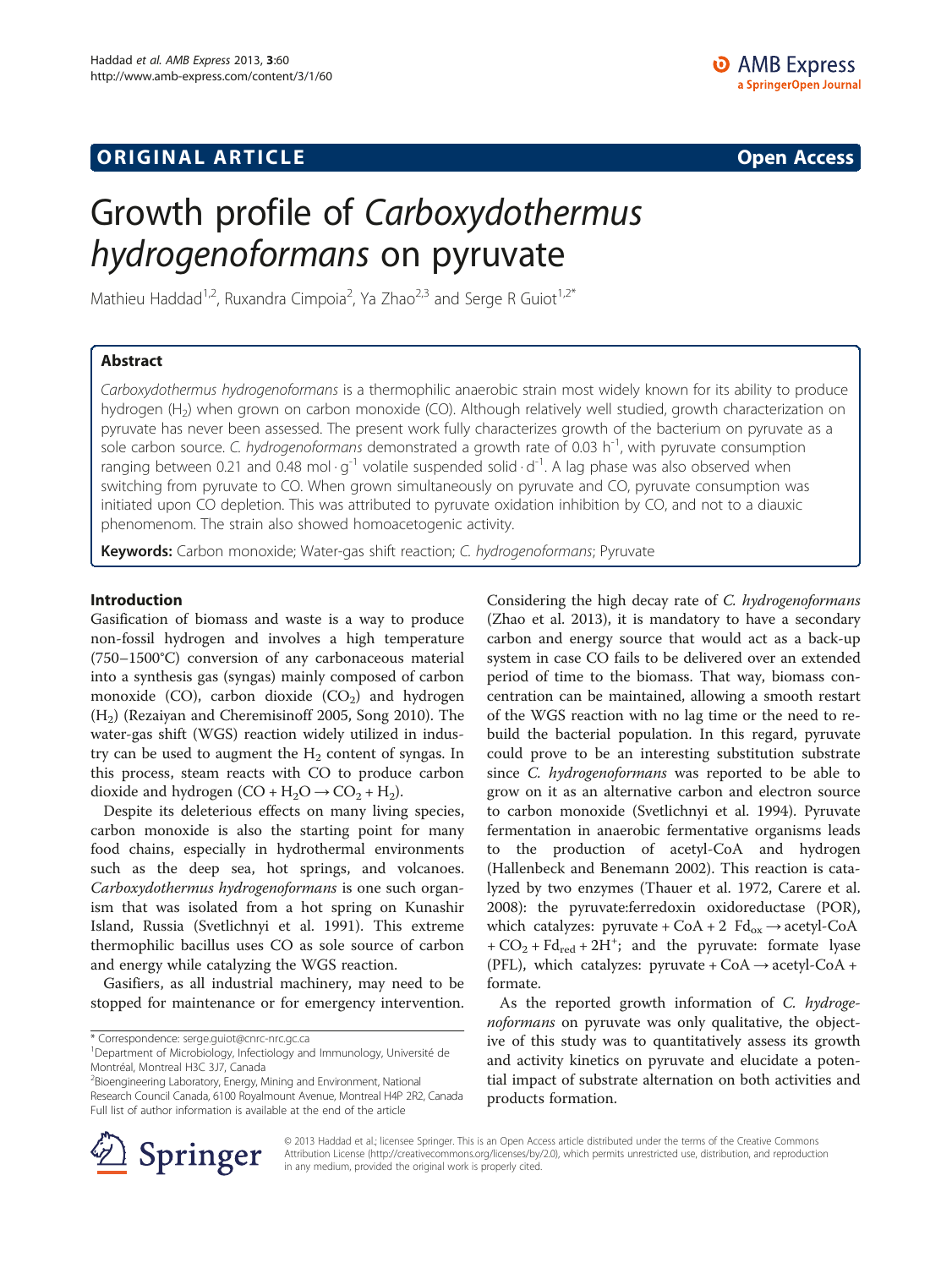## Materials and methods

## Culture medium

C. hydrogenoformans (DSM 6008) was obtained from the German Collection of Microorganisms and Cell Cultures (DSMZ, Braunschweig, Germany). The strain was cultivated in shake-culture at 100 rpm under strictly anaerobic conditions at 70°C in a basal mineral medium buffered with a bicarbonate-phosphate buffer. The medium as formulated by Zhao et al. [\(2011](#page-4-0)) contained (in  $g \cdot L^{-1}$  of demineralized water): KCl 0.33,  $MgCl_2 \cdot 6H_2O$  0.102,  $CaCl<sub>2</sub> \cdot 2H<sub>2</sub>O$  0.015, NH<sub>4</sub>Cl 0.33, KH<sub>2</sub>PO<sub>4</sub> 0.136, NaHCO<sub>3</sub> 0.42, yeast extract 0.05,  $Na<sub>2</sub>S·9H<sub>2</sub>O$  0.7. The medium was supplemented with 10 mL $\cdot$ L<sup>-1</sup> trace metals solution and 10 ml $\cdot$ L<sup>-1</sup> of vitamins solution prepared as described previously (Stams et al. [1993\)](#page-4-0). All stock solutions were autoclaved, except for the vitamin solution, which was sterilized by filtration through 0.22 μm filter membranes. The initial pH was adjusted between 6.8 and 7.0.

## Growth quantification

The pyruvate activity tests were conducted in 120 mL serum bottles in quintuplicate. Bottles were filled with 30 mL of the growth medium, inoculated with 2 mL of C. hydrogenoformans at an initial concentration of 6.65 mg volatile suspended solid  $(VSS) \cdot L^{-1}$ , capped, and flushed with a gas mixture of  $N_2/CO_2$  to establish anaerobic conditions. Starter cultures were active C. hydrogenoformans cultures that were cultivated on CO as sole source of carbon and energy. Headspace monitoring of these cultures was done prior to inoculation to ensure that they were not in latency phase. Bottles were then flushed with a high purity CO gas (100%) and set to atmospheric pressure or spiked with a pyruvate solution to an initial concentration of  $3.0 \pm 0.1$  g $\cdot$  L<sup>-1</sup>, and incubated in the absence of light at 70°C and 100 rpm in a rotary shaker (New Brunswick, Edison, NJ).

Microbial quantification in the bottles was performed immediately after substrate feeding (time 0), then intermittently until the end of experiment. Biomass quantification was achieved using chemical oxygen demand (COD) measurements which were then converted to VSS using a factor of 1.37 g  $COD \cdot g^{-1}$  VSS based on the elemental formula of microbial biomass as  $CH_{1.79}O_{0.5}N_{0.2}S_{0.005}$  (Roels [1983\)](#page-4-0).

Both substrate (CO, pyruvate) depletion and catabolite  $(H_2, CO_2,$  volatile fatty acids (VFA) and alcohols) production were monitored. The specific substrate uptake or product formation rates, expressed as  $\text{mol} \cdot \text{g}^{-1} \text{ VSS} \cdot \text{d}^{-1}$ , were obtained by the rate of depletion or accumulation  $(mod \cdot d^{-1})$  per bottle divided by the number of grams of biomass-VSS as estimated in the bottle. The hydrogen yield  $(Y_{H2})$  was expressed as a percentage of the  $H_2$  gas produced per CO consumed (mol/mol).

#### Analytical methods

The COD was determined according to Standard Methods (Eaton et al. [2005\)](#page-4-0), using a spectrophotometer DRB 200 (Hach Company, Loveland, CO).

Gas samples were obtained by withdrawing 300 μL of gas from the bottle headspace using a gas-tight syringe (model 1750 Hamilton, Reno, NV). Gas composition  $(H<sub>2</sub>, CO, CO<sub>2</sub>)$  was measured by injecting this gas into a HP 6890 gas chromatograph (Hewlett Packard, Palo Alto, CA) equipped with a thermal conductivity detector (TCD) and a  $11 \text{ m} \times 3.2 \text{ mm}$  60/80 mesh Chromosorb 102 packed column (Supelco, Bellafonte, PA). The column temperature was held at 60°C for 7 min and increased to 225°C at a rate of 60°C per min. Argon was used as the carrier gas. The injector and detector were maintained at 125°C and 150°C respectively.

VFAs (i.e. acetic, propionic and butyric acids) were measured on an Agilent 6890 (Wilmington, DE) gas chromatograph (GC) equipped with a flame ionization detector (FID). 0.2 μL samples were diluted 1:1 (vol./vol.) with an internal standard of iso-butyric acid in 6% formic acid, directly injected on a glass column of  $1 \text{ m} \times 2 \text{ mm}$ Carbopack C (60–80 mesh) coated with 0.3% Carbowax 20M and 0.1%  $H_3PO_4$ . The column was held at 130°C for 4 min. Helium was the carrier gas, fed at a rate of 20 mL·min<sup>-1</sup>. Both injector and detector were maintained at 200°C.

For measurement of solvents (methanol, ethanol, acetone, 2-propanol, tert-butanol, n-propanol, sec-butanol, n-butanol) 100 μL of liquid was transferred into a vial that had 20 mL of headspace and was crimp sealed with a Teflon-coated septum. The vial was heated at 80°C for 2 min, then 1000 μL of headspace gas was injected onto a DB-ACL2 capillary column of 30 m  $\times$  530 mm  $\times$  2 µm using a Combipal autosampler (CTC Analytics AG, Zwingen, Switzerland). The column was held at 40°C for 10 min. Helium was the carrier gas at a head pressure of 5 psi. The injector and the detector were maintained at 200°C and 250°C, respectively.

Pyruvate was monitored using a high performance liquid chromatograph (HPLC) (Waters, Milford, MA) equipped with a model 600 pump, a model 717 Plus autosampler and a refractive index detector (model 2414) linked to a photodiode array (PDA) detector (model 2996). The separation was made on a 300 mm  $\times$  7.8 mm ICSep IC ION-300 column (Transgenomic, Omaha, NE). The mobile phase was 0.01 N  $H_2SO_4$  at 0.4 mL·min<sup>-1</sup>. Analyses were carried out at 35°C.

## Results

C. hydrogenoformans was reported to grow on pyruvate as an alternative carbon and electron source to carbon monoxide (Svetlichnyi et al. [1994](#page-4-0)). C. hydrogenoformans activity and formed products were first quantified on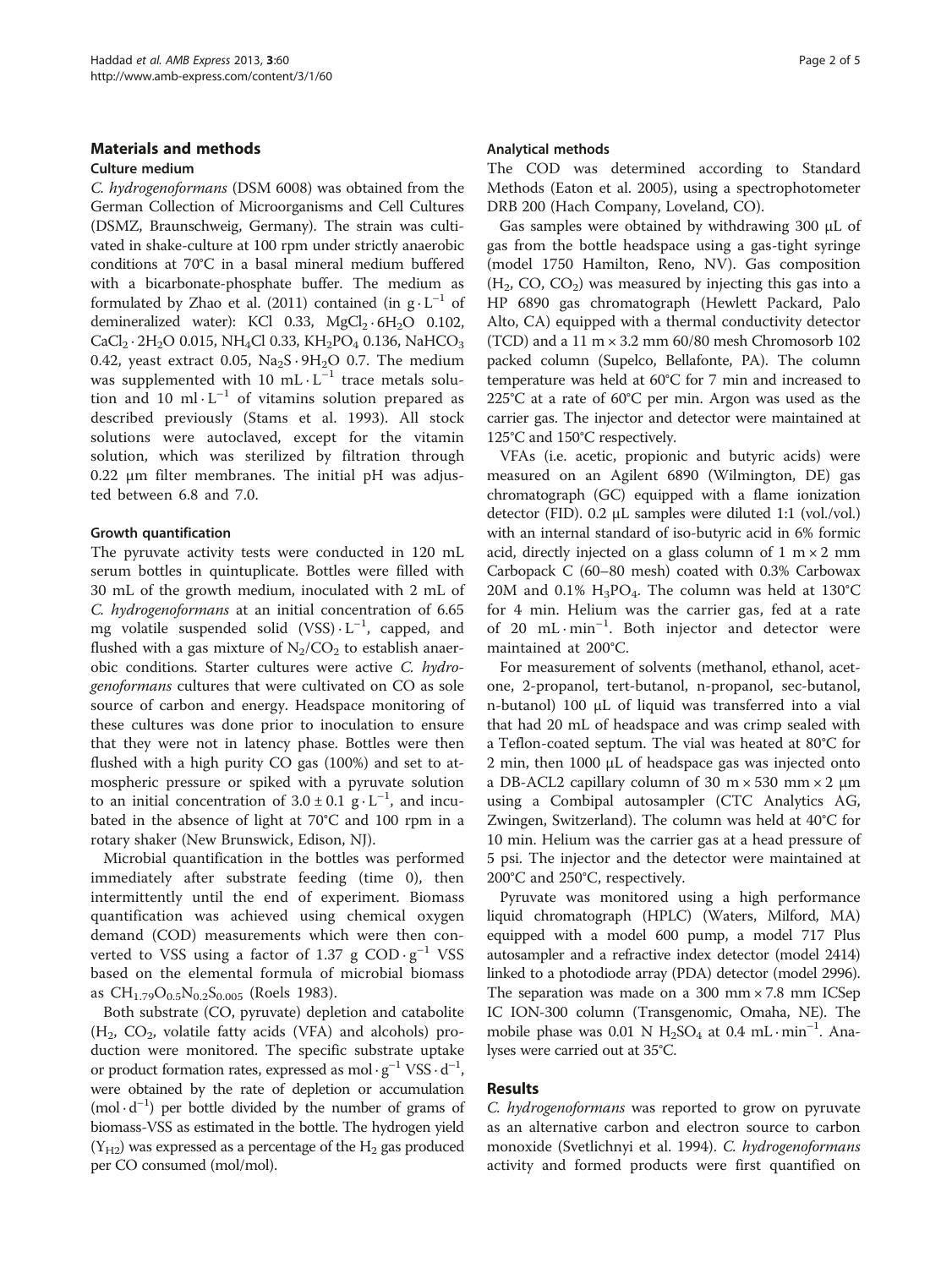<span id="page-2-0"></span>pyruvate  $(3.0 \pm 0.1 \text{ g} \cdot \text{L}^{-1})$  with an initial microbial concentration of  $6.65$  mg VSS $\cdot$  L<sup>-1</sup> for a feed-to-microorganisms ratio (F/M) of 515. (Figure 1, Phase I). Over phase I, the highest pyruvate consumption activity (initial rate reported on initial biomass concentration) and the lowest activity (final rate reported on final biomass concentration) were  $0.48 \pm 0.27$  and  $0.21 \pm 0.03$ mol  $\cdot$  g VSS<sup>-1</sup>.d<sup>-1</sup>, respectively. The corresponding product yields were 77, 7, 13 and 75% (mol/mol pyruvate) for acetate, ethanol, hydrogen and  $CO<sub>2</sub>$ , respectively. The formation of trace methanol and 2-propanol were also observed. Once pyruvate was depleted, the cultures were flushed with CO (90 mL headspace filled with 100% CO, 1 bar) only (phase II, Figure 1), then with CO and pyruvate simultaneously (phase III, Figure 1), at the same concentrations used in phases I and II. Substrate consumption (CO and pyruvate) and products formation  $(H_2, CO_2,$  acetate, ethanol) were continuously monitored. The results showed that substrate alternation had neither an impact over products yield nor on CO or pyruvate consumption rates. The 17 hours lag time in pyruvate consumption at the beginning of phase III was expected due to the simultaneous addition of CO and pyruvate at the end of phase II. Pyruvate consumption did not begin before 90% of the CO was consumed, indicating clear sequential substrate consumption. A significant discrepancy of 0.72 mmol between  $CO<sub>2</sub>$  and  $H<sub>2</sub>$ content occurred when C. hydrogenoformans was grown on pyruvate in both phases I and III, clearly indicating that part of the  $H_2$  produced was also consumed. This difference could not be explained by the production of ethanol alone (0.16 mmol). Interestingly, hydrogen consumption stopped once ethanol concentration in the medium reached 5.33 mmol  $\cdot$  L<sup>-1</sup> (phase III).

Concurrently, an independent fresh growth experimental set was conducted on pyruvate alone to accurately assess the C. hydrogenoformans growth rate and yield on pyruvate, verify the reproducibility of the above results (Figure [2\)](#page-3-0) and confirm the absence of lag time for growth and substrate consumption when CO is not present. The initial pyruvate concentration was  $3.0 \pm 0.1$  g  $\cdot$  L<sup>-1</sup> with an initial microbial concentration of 71.9 mg  $VSS \cdot L^{-1}$ for F/M of 43. Pyruvate consumption started within the first 4 hours compared to over 22 hours when in simultaneous presence of CO and pyruvate (Figure 1, Phase III). The observed growth rate was  $0.03 \pm 0.005$  h<sup>-1</sup>. Pyruvate consumption activity was stable throughout the experiment with the highest and lowest activity of 0.24 and 0.21 mol · g  $VSS^{-1}.d^{-1}$ , respectively. This corresponded to apparent growth yields of  $3.51 \pm 0.69$  g VSS $\cdot$  mol<sup>-1</sup> pyruvate (i.e.  $4.28 \pm 0.54$ % by weight), respectively. The product yields were 72, 24 and 3% (mol/mol pyruvate) for acetate, hydrogen and ethanol, respectively.

## **Discussion**

Since pyruvate consumption by C. hydrogenoformans has not been thoroughly described in literature (Svetlichnyi et al. [1994\)](#page-4-0), the present work allows a better understanding of this metabolism. When switching from CO to pyruvate, little lag time was observed versus the 17h lag observed for the inverse (pyruvate to CO). This could be explained by the number of steps involved in pyruvate degradation (Knappe and Sawers [1990,](#page-4-0) Bock and Schonheit [1995](#page-4-0)) as compared to CO. Indeed, C. hydrogenoformans is able to convert pyruvate to acetyl-CoA in a single step, using its pyruvate-ferredoxin oxidoreductase (POR) (Perumal et al. [2012](#page-4-0)). On the other hand, CO transformation to acetyl-coA requires 4 steps and three

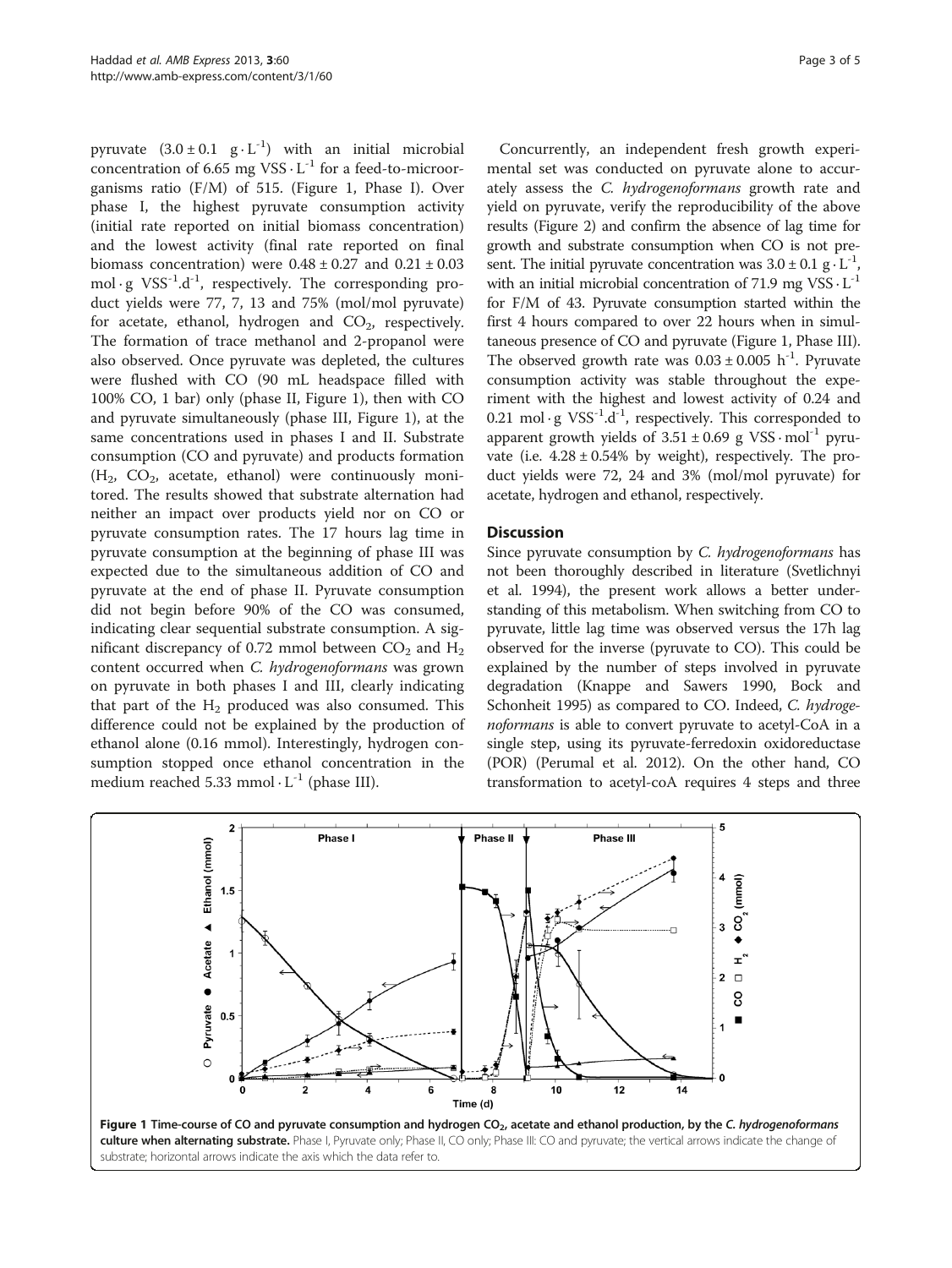<span id="page-3-0"></span>

enzymes (Lu et al. [1990\)](#page-4-0): the bifunctional CODH/ACS complex, the monofunctional CODH, and a methylated corrinoid iron–sulfur protein (Ragsdale [2008](#page-4-0)). Also, the CO-related genes (coo operon) were found to be induced upon CO binding on the sensor and the transcriptional regulatory CooA protein (He et al. [1996](#page-4-0), Aono et al. [2000](#page-4-0), Wu et al. [2005](#page-4-0)). When assessing the activity profiles of the enzymes involved in pyruvate catabolism in Clostridium thermocellum (Rydzak et al. [2009\)](#page-4-0), it was found that the expression level of the POR enzyme remained constant as growth progressed from early exponential to stationary phase. Hence, it was concluded that the changes of enzyme expression involved in pyruvate catabolism were negligible in response to growth (Rydzak et al. [2009](#page-4-0)). Assuming that the expression pattern of the POR superfamily is similar across *Clostridia*, these findings suggest that the POR enzyme is constantly expressed under anaerobic conditions as opposed to the CO-induced CODH (Sawers and Böck [1989](#page-4-0), Knappe and Sawers [1990](#page-4-0)).

When *C. hydrogenoformans* was simultaneously fed with pyruvate and CO, the substrates were sequentially consumed, the pyruvate being consumed only when CO is depleted. This has the appearance of a diauxie phenomenon, also named carbon catabolite repression (CCR) (Gorke and Stulke [2008](#page-4-0)), and defined as a regulatory phenomenon during which, in the presence of two carbon sources, gene expression and protein activity of the secondary carbon source are reduced. However in this case, the thermodynamics suggested that pyruvate should have been consumed before CO. The Gibbs free energy changes at 70°C and neutral pH were as follows:  $\Delta G' = -45$  kJ/mol for the the reaction CO + H<sub>2</sub>O  $\rightarrow$  $CO_2 + H_2$ , with  $p_{CO}$  at 1.1 atm,  $p_{CO2}$  at 0.06 atm and  $p_{H2}$  at 0.01 atm;  $\Delta G' = -81$  kJ/mol, for the reaction  $CH_3COCOO^- + 2 H_2O \rightarrow CH_3COO^- + HCO_3^- + H^+ + H_2,$ with  $p_{H2}$  0.01 atm, [CH<sub>3</sub>COCOO<sup>-</sup>] 0.04 M, [CH<sub>3</sub>COO<sup>-</sup>] 0.03 M,  $[\text{HCO}_3^-]$  0.005 M. This thermodynamic prediction

is consistent with the observed growth kinetics, with a faster rate for pyruvate (μ 0.03 h<sup>-1</sup>) than on CO (μ 0.01 h<sup>-1</sup>) (Zhao et al. [2013](#page-4-0)). Thus diauxie, sensu stricto, cannot be retained as an explanation. The substrate consumption sequence as observed, is probably due to CO toxicity to the pyruvate pathway present in C. hydrogenoformans (Uniprot accession numbers: Q3ADQ7; Q3AFU1; Q3AFU0; Q3ACZ5). CO has proven to be a potent inhibitor to pyruvate oxidation in another strictly anaerobic hyperthermophile, Pyrococcus furiosus (Blamey and Adams [1993\)](#page-4-0) and inhibited the hydrogenase activity of the POR in Clostridium thermoaceticum (Menon and Ragsdale [1996\)](#page-4-0).

The observed discrepancy between  $H_2$  and  $CO_2$ content during pyruvate fermentation (Figure [1\)](#page-2-0) with no subsequent by-product formation besides acetate strongly suggests a homoacetogenic activity of the bacterial strain. All the genes in the acetyl-CoA pathway have been identi-fied in the C. hydrogenoformans genome (Wu et al. [2005](#page-4-0)) making  $CO_2$  reduction to acetate possible  $(2 CO_2 + 4)$  $H_2 \rightarrow CH_3COO^- + H^+ + 2 H_2O$ ). The stoichiometry-based combination of this homoacetogenic reaction with the pyruvate-to-acetate and pyruvate-to-ethanol reactions predicts a  $CO<sub>2</sub>$  net production which is nearly 4 times higher than that of hydrogen, when the yields observed for acetate, ethanol and hydrogen are used as actual stoichiometric coefficients of the balanced chemical equation: this is quite in line with the phase I observations. Adding to this, acetogenic shift of C. hydrogenoformans from CO was showed in final stages of incubation (Henstra and Stams [2011](#page-4-0)). Hence, homoacetogenesis would explain the linear increase in acetate in phase III (Figure [1\)](#page-2-0) prior to pyruvate consumption.

In phase III (Figure [1\)](#page-2-0), although hydrogen (issued from the WGS reaction) and pyruvate were present in large amounts, and that ethanol production from pyruvate and hydrogen  $(\Delta G^{\circ} = -57 \text{ kJ/reaction})$  is more thermodynamically favourable than acetate production from pyruvate  $(\Delta G^{\circ} = -47 \text{ kJ/reaction})$ , hydrogen was not significantly consumed while ethanol did not reach a concentration higher than 5.3 mM. This could be explained by the fact that the alcohol dehydrogenase present in C. hydrogenoformans (NCBI Accession AF244667) is inhibited by ethanol as it was demonstrated in another thermophilic clostridium, C. thermocellum, at an even lower ethanol concentration (0.14 mM) (Lamed and Zeikus [1980](#page-4-0), Lovitt et al. [1988\)](#page-4-0).

To conclude, the present work revealed new growthrelated features of C. hydrogenoformans. Growth of the bacterium on pyruvate as sole C source was fully characterized. When grown simultaneously on pyruvate and CO, pyruvate consumption was initiated upon CO depletion. This was attributed to inhibition of pyruvate oxidation by CO. While the bulk of acetate derived from